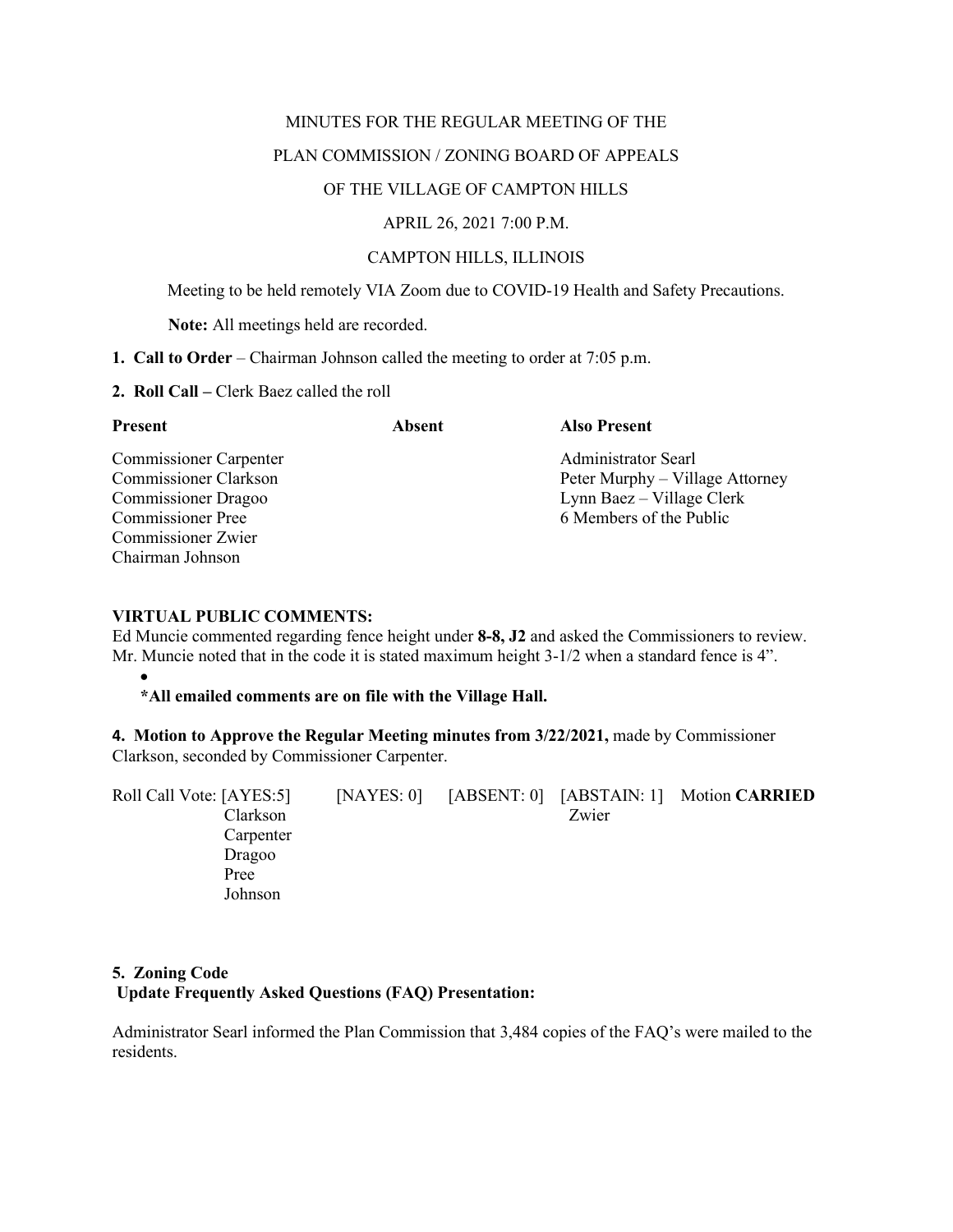## **6. Unfiinished Business:**

# **a.) Zoning Code Update Outstanding Items Open Space clarification [Village Attorney Explanation]**

The following language is from the definition section of the Campton Hills Zoning ordinance Public Draft:

Section 2.2 – Open Space. That portion of land, either landscaped or left unimproved, which is used to meet active or passive recreation or spatial needs, and/or to protect water, air, or plant resources.

The Plan commission may wish to consider, instead of designation two classes of Open Space, the addition of and asterisk followed by the italicized language at the bottom of the Matrix:

Table 7-1: Use Matrix  $OS^*$ 

*\*Open spaces created under any prior rules or regulations, whether on private or public property, shall continue in perpetuity. Nothing in this Section shall be interpreted to limit or discourage the designation of any land within the Village as open space*.

• The Plan Commission had lengthy discussions regarding Open Space and motion was made by Sue Clarkson and seconded by Commissioner Zwier to **Amend** OS to add the *asterisk -* definition listed above into the Matrix in the OS column on every line item.

| Roll Call Vote: [AYES:6] | [NAYES: 0] |  | [ABSENT: 0] [ABSTAIN: 0] Motion CARRIED |
|--------------------------|------------|--|-----------------------------------------|
| Clarkson                 |            |  |                                         |
| Zwier                    |            |  |                                         |
| Carpenter                |            |  |                                         |
| Dragoo                   |            |  |                                         |
| Pree                     |            |  |                                         |
| Johnson                  |            |  |                                         |
|                          |            |  |                                         |

## **b.) Review Use Matrix:**

The Plan Commission went through the Matrix and set forth the following Motions for changes:

**Motion to add S to Farmstand under RE 1,** made by Commissioner Carpenter, seconded by Commissioner Pree

Roll Call Vote: [AYES:6] [NAYES: 0] [ABSENT: 0] [ABSTAIN: 0] Motion **CARRIED** Carpenter Pree Clarkson Dragoo Zwier Johnson